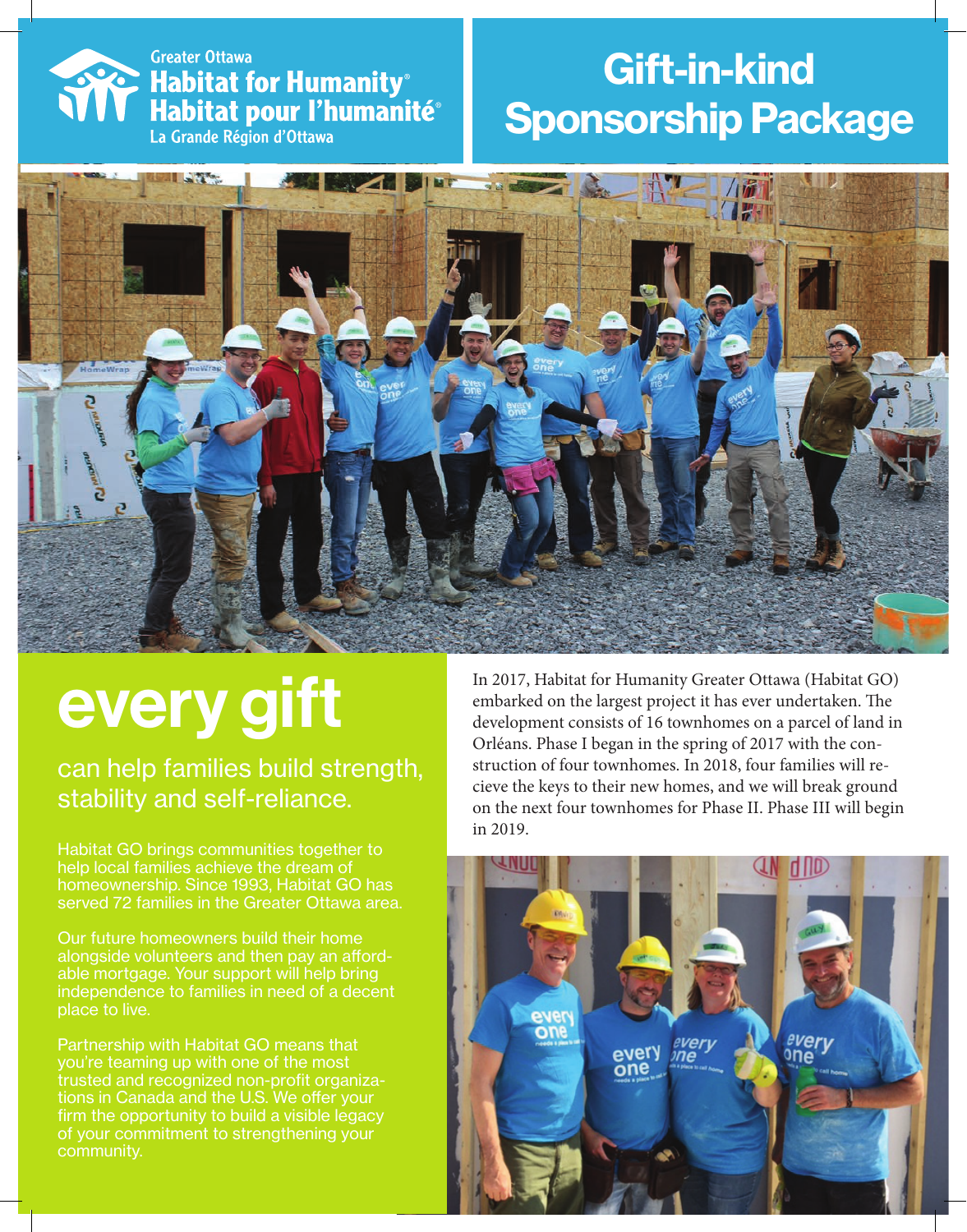

**Build teams. Build hope.** Habitat GO's Build Days offer organizations a chance to invest in their employees while making a real difference in the lives of families in need of affordable housing. Working alongside future Habitat homeowners, your team members will roll up their sleeves and work together to help families build their homes.

Habitat GO's team building opportunities are an experience like no other. Employees of all skill levels will learn useful skills as they work side-by-side in a safe environment under the leadership of experienced Habitat crew leaders. While the work will be challenging, it will also be rewarding. Together, your team members will have fun, connect with their fellow colleagues in a truly meaningful way, and leave the build site proud of their accomplishments, their colleagues and their organization.

## build your brand

### while building homes.

Not only is partnering with Habitat GO a great way to help families and communities, it's good for business. The Harris Poll 2016 Equitrend Equity Score ranked Habitat for Humanity as one of the world's most recognizable brands.

Habitat brand perception quality scored within the top 10% of all brands tested, and was scored as one of the top five brands considered when choosing a charity to engage with. Additionally, Habitat received top scores for emotional connection and social impact.

Based on these scores, and for the second consecutive year, Habitat for Humanity was named Brand of the Year in the social services non-profit category.

#### Key consumer insights:

- 84% of Canadian consumers would switch brands to one associated with a good cause if price and quality were the same.
- **95% of people agree that companies should support** good causes.

#### Key employee insights:

- 80% of employer-supported volunteers believe that group volunteering strengthens their relationships with colleagues and clients.
- Engaging in hands-on employer supported volunteer programs resulted in higher productivity and engagement scores.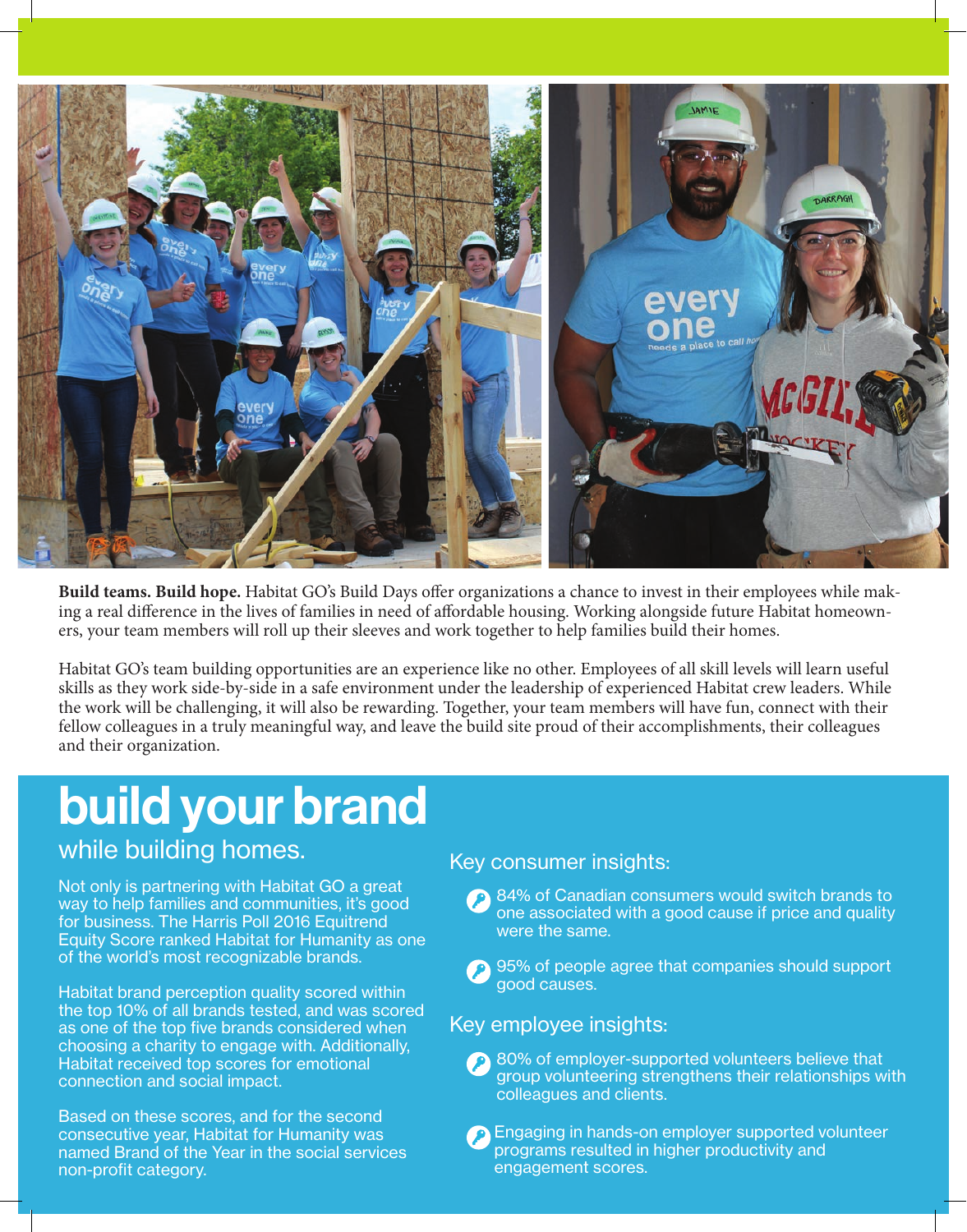# **every** partner

I.

helps build the foundation for a stronger community.



| A Habitat GO home named after your company, foundation or an<br>individual                                                     |                   |                 |                   |       |       |
|--------------------------------------------------------------------------------------------------------------------------------|-------------------|-----------------|-------------------|-------|-------|
| Opportunity to present the house keys to the homeowners at the Key<br>Ceremony                                                 |                   |                 |                   |       |       |
| Opportunity to speak at the Groundbreaking and Key Ceremonies                                                                  |                   |                 |                   |       |       |
| Sponsor photo ops during Groundbreaking and Key Ceremonies                                                                     |                   |                 |                   |       |       |
| Partnership announcement in Habitat GO's e-newsletter, sent to over<br>8,000 subscribers                                       |                   |                 |                   |       |       |
| Prominent logo placement on build T-shirts worn by all volunteers                                                              |                   |                 |                   |       |       |
| Company highlighted during the CEO's speech at annual Steel Toes &<br>Stilettos Gala                                           |                   |                 |                   |       |       |
| Company name included in build-related press releases, and potential<br>opportunity for media interviews                       |                   |                 |                   |       |       |
| Prominent signage on the build site with your company logo                                                                     |                   |                 |                   |       |       |
| Inclusion of company logo on Habitat GO's website and promotional<br>social media content (Facebook, Twitter, LinkedIn)        |                   |                 |                   |       |       |
| Company logo recognition at the Annual Steel Toes & Stilettos Gala                                                             |                   |                 |                   |       |       |
| Signage on the build site with your company name                                                                               |                   |                 |                   |       |       |
| Permission to use Habitat GO's logo on your website for one year                                                               |                   |                 |                   |       |       |
| Habitat Build Day for 10 members of your team on a date of your choice<br>(\$5,000 value)                                      | Up to $8$<br>days | Up to 5<br>days | Up to $2$<br>days | 1 day | 1 day |
| Photo ops during your build day(s) including group photo with logo                                                             |                   |                 |                   |       |       |
| Inclusion of company name on Habitat GO's website and promotional<br>social media content (Facebook, Twitter, and/or LinkedIn) |                   |                 |                   |       |       |
| Company name recognition at annual Steel Toes & Stilettos Gala                                                                 |                   |                 |                   |       |       |
| Sponsorship acknowledgment in Habitat GO's Annual Report and at its<br><b>AGM</b>                                              |                   |                 |                   |       |       |